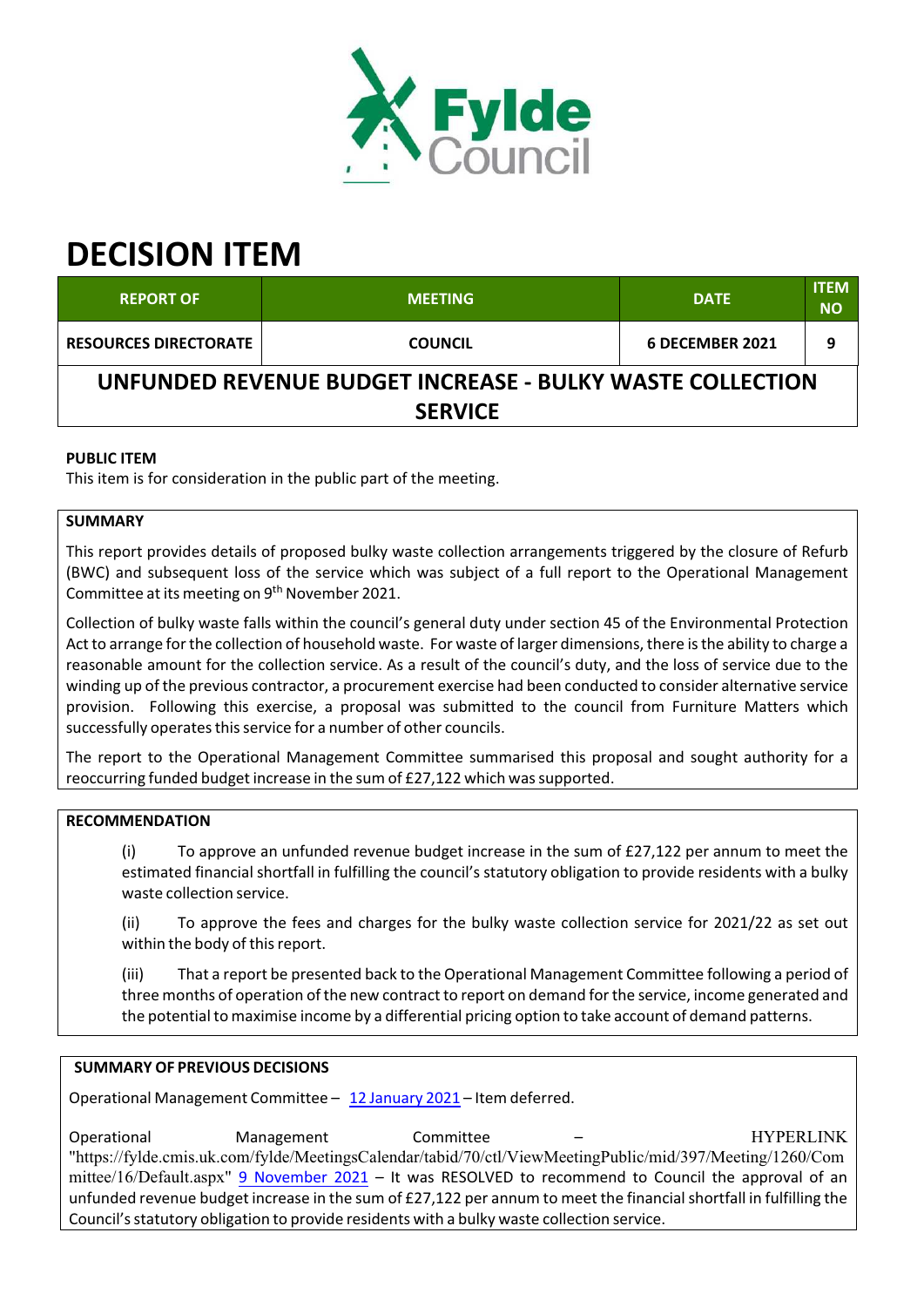| CORPORATE PRIORITIES                                       |  |  |
|------------------------------------------------------------|--|--|
| Economy – To create a vibrant and healthy economy          |  |  |
| Environment - To deliver services customers expect         |  |  |
| Efficiency $-$ By spending money in the most efficient way |  |  |
| Tourism – To create a great place to live and visit        |  |  |

#### **REPORT**

- 1. Fylde Council previously contracted with Bulky Waste Collectors (Refurb) to collect, reuse and recycle large household items which could not be disposed of through the kerbside refuse and recycling service. This arrangement had been in place since 2012 and generated an income forthe council.
- 2. Collection of bulky waste falls within the council's general duty under section 45 of the Environmental Protection Act 1990 to arrange for the collection of household waste. For waste for larger dimensions, there is the ability to charge a reasonable amount for the collection service. Customers were able to book collection slots for the removal of unwanted household furniture such as sofas, beds, and fridges freezers, at an agreed time from both inside and outside properties, for which charges were incurred.
- 3. In March 2020 Refurb announced that it was ceasing trading which resulted in the suspension of service until a suitable provider could be found. This coincided with the COVID pandemic that impacted on the commission of a new provider.
- 4. The service received high levels of customer satisfaction and was popular, between April 2019 and March 2020, Fylde residents made 1560 separate requests for the chargeable bulky waste collection service. This equates to 20 tonnes of household waste diverted from landfill and sent forreuse through the service.
- 5. The service has been suspended for over a year but there is still demand from evidence of enquiries made and the council has a statutory duty to ensure there are arrangements for the collection of household waste, including larger items. To put in place new arrangements to meet the demand and the statutory duty a tendering exercise was conducted which resulted in the selection of Furniture Matters.
- 6. Furniture Matters has been delivering bulky waste services since 2006 and is an established service provider already successfully operating this service for Blackpool, Lancaster and Wyre Councils. Furniture Matters are committed to reducing the environmental impact of waste by refurbishing collected waste where possible and offering low‐cost quality furniture and white goodsto the local community.
- 7. Because of the period without a service a new offer will have to be re-launched through a joint marketing campaign by Furniture Matters and the council, to re‐connect with the market for this service. Only after this will it be possible to determine the demand for the service.
- 8. At the Operational Management Committee, a five day a week service delivery option was discussed at a charge to the council of £68,555 per annum, together with an outline of associated charges for the service as outlined below, with estimated income levels based on previous demand for the service, off-set against this. This resulted in an estimated budget shortfall of £27,122, the proposed charges are as follows:
	- *Up to 3 items £21.60*
	- *4‐10 items £43.25*
	- *Over 10 items (charged per hour) £80.95*
	- *Collection of a single fridge or single freezer or single unit combined fridge/freezer £43.25*
	- *Garden shed (max size 6' x 6' / 1.83m x 1.83m) £49.50*
- 9. Following the Operational Management Committee, further discussion has taken place with the Director of Resources, in consultation with the Chairman of the Operational Management Committee, and it has been determined that an initial graduated launch of the service would minimise the council's exposure to financial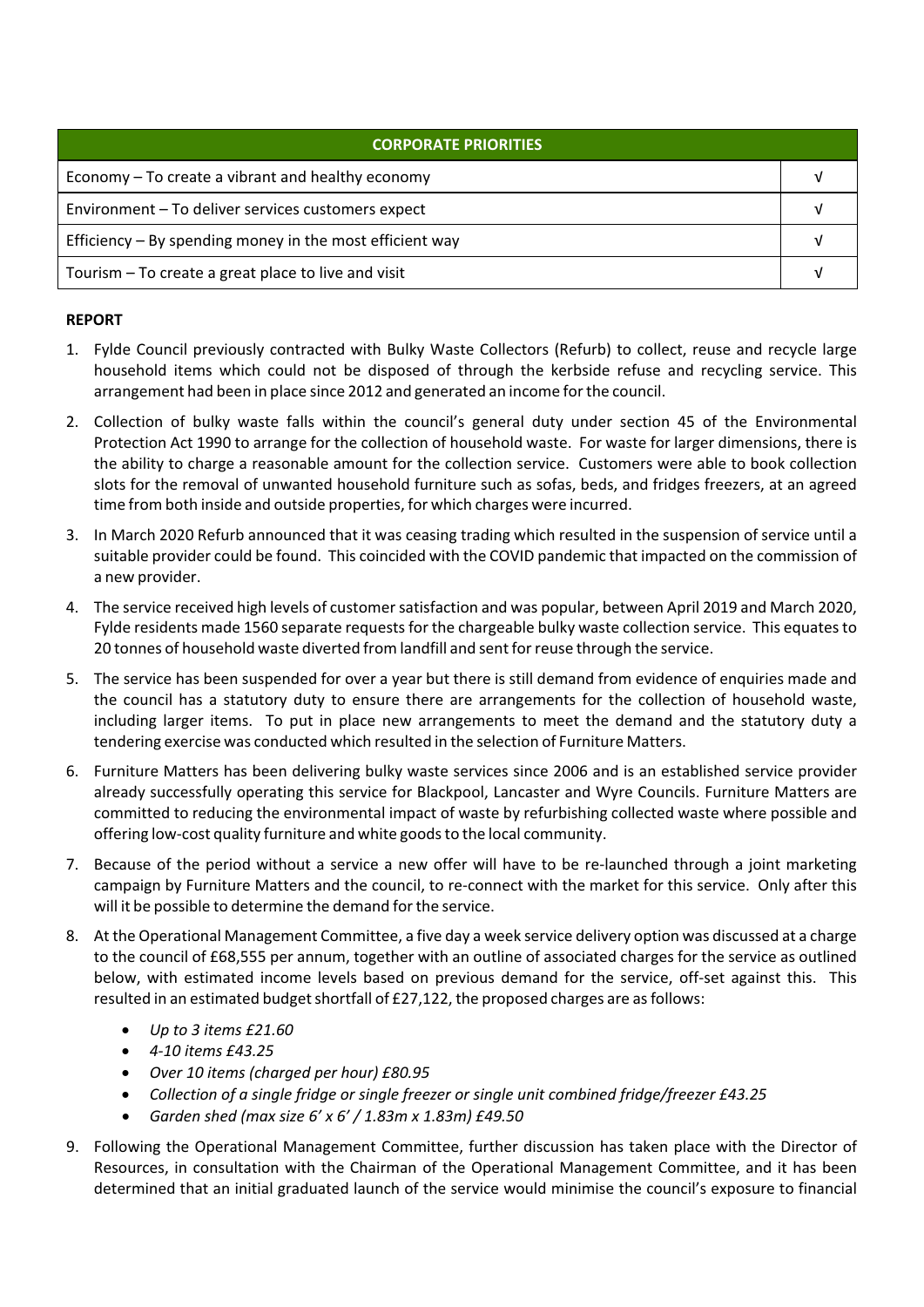uncertainty until demand is re‐established. The service will be launched initially on a three‐day a week service pattern, at a reduced charge to the council of £49,289, off‐set by income generated, to re‐establish demand with a view to the service being broadened to a full five-day a week coverage should it prove to be successful. The three-day a week service pattern is as follows:

Week 1 ‐ Monday, Wednesday & Friday, 9 a.m. to 5p.m. Week 2 – Tuesday, Thursday & Saturday, 9 a.m. to 5p.m.

- 10. The service delivery pattern outlined in paragraph 11 has the advantage of providing a Saturday service on alternative weeks for those who might find a mid‐week collection inconvenient. Once demand has been established and the popularity of various timeslots is known, differential pricing will be considered for the service similar to the private sector where a higher charge is made for more popular times i.e. weekends which may increase the income received to off‐set the service cost.
- 11. The precise level of unfunded revenue budget increase will be known when the service delivery pattern is established based on demand and income levels can be more accurately estimated as a result. Based on current estimates from the previous service levels the council is requested to approve a reoccurring unfunded revenue budget increase in the sum of £27,122 per annum as presented to the Operational Management Committee at its meeting held on 9<sup>th</sup> November 2021.
- 12. An enquiry was raised at the Operational Management Committee about how performance would be measured forthe contract with Furniture Matters, the proposed performance metrics are set out below:
	- *Number of collection trips*
	- *Number of items collected*
	- *Number of items reused*
	- *% of items reused*
	- *Number of items recycled*
	- *% items recycled*
	- *Number of items sent for landfill*
	- *% of items sent for landfill*
	- *Number of compliments received*
	- *Number of complaints received*
	- *Number of volunteers hours*
	- *Number of accidents/incidents*

#### **IMPLICATIONS**

| Finance                                 | This report recommends an unfunded, reoccurring increase in the<br>sum of £27,122 per annum. It should be noted that this figure may<br>be the subject of change as the eventual shortfall in required budget<br>provision will only be fully understood after the service has been re-<br>launched, and demand is fully assessed, together with income.                            |  |
|-----------------------------------------|-------------------------------------------------------------------------------------------------------------------------------------------------------------------------------------------------------------------------------------------------------------------------------------------------------------------------------------------------------------------------------------|--|
| Legal                                   | Collection of bulky waste falls within the council's general duty<br>under section 45 of the Environmental Protection Act to arrange for<br>the collection of household waste. The difference is that for waste<br>with certain dimensions or larger, a reasonable charge for collection<br>can be made and the duty arises only on request by the person<br>controlling the waste. |  |
| <b>Community Safety</b>                 | No Community Safety implications arising from this report                                                                                                                                                                                                                                                                                                                           |  |
| Human Rights and Equalities             | No Human Rights and Equalities implications arising from this report                                                                                                                                                                                                                                                                                                                |  |
| Sustainability and Environmental Impact | No Sustainability and Environmental Impact implications arising<br>from this report                                                                                                                                                                                                                                                                                                 |  |
| Health & Safety and Risk Management     | No Health & Safety and Risk Management implications arising from<br>this report                                                                                                                                                                                                                                                                                                     |  |